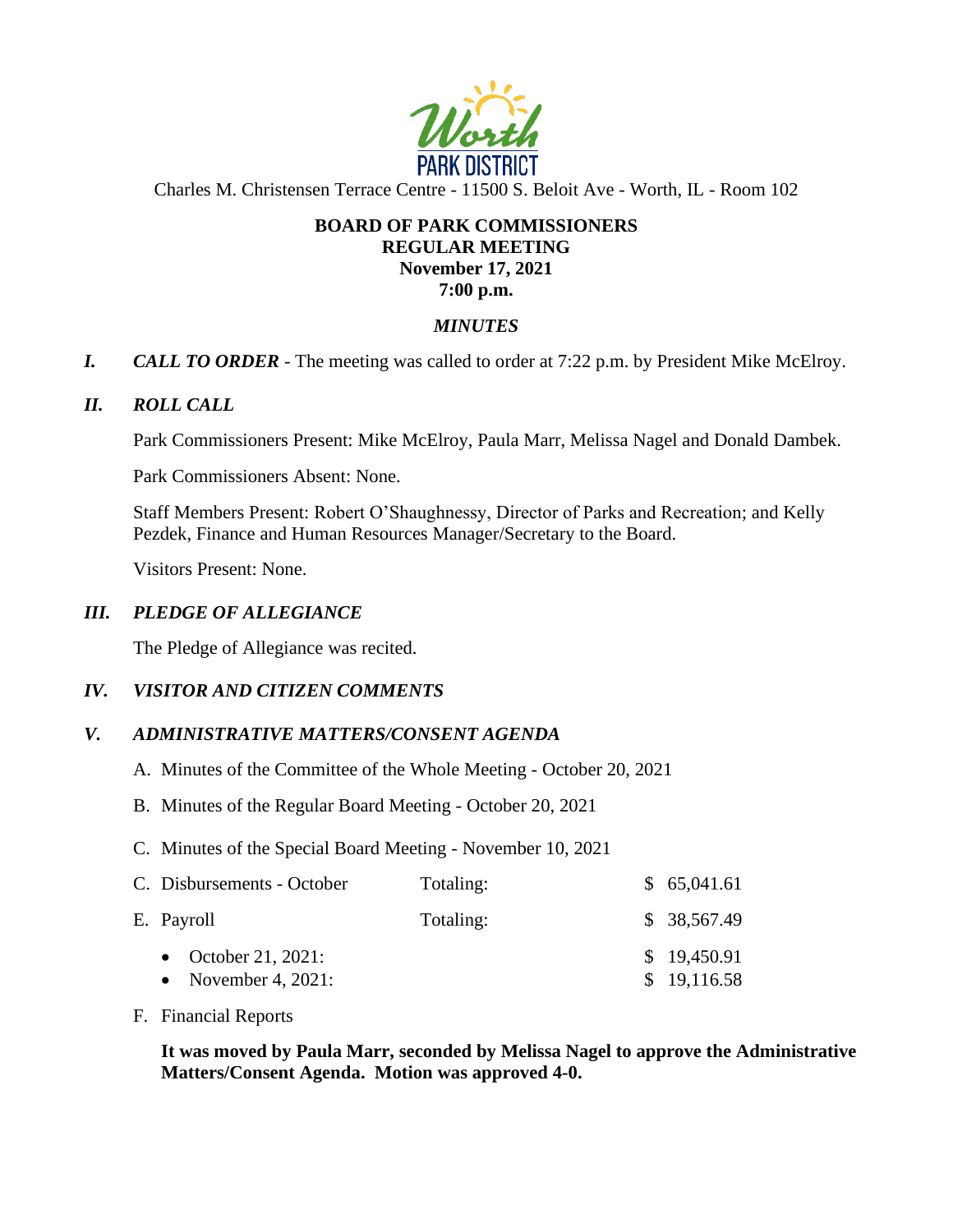# *VI. PRESIDENT'S REPORT*

A. Correspondence

There was no correspondence.

B. Public Recognition

There was no Public Recognition.

### *VII. COMMITTEE REPORTS/ACTION*

A. Administration, Finance & Liability

1. Ordinance No. 2021-05 - 2021 Tax Levy Ordinance

**It was moved by Paula Marr, seconded by Donald Dambek that the Board of Park Commissioners approves Ordinance No. 2021-05 - 2021 - Tax Levy Ordinance. Motion was approved 4-0.** 

2. Whistleblower Protection (Safe-T Act) Policy and Procedures

**It was moved by Melissa Nagel, seconded by Donald Dambek that the Board of Park Commissioners approves the Whistleblower Protection (Safe- T Act) Policy and Procedures. Motion was approved 4-0.** 

3. Credentials Certificate - IAPD Annual Meeting

**It was moved by Donald Dambek, seconded by Paula Marr that the Board of Park Commissioners approves Paula Marr Delegate, Melissa Nagel 1st Alternate, Michael McElroy 2nd Alternate and Robert O'Shaughnessy as 3rd Alternate for the Annual Business Meeting of the IAPD to be held on Saturday January 29, 2022, 3:30 p.m. at the IAPD/IPRA State Conference. Motion was approved 4-0.** 

B. Facilities, Parks and Planning

No Action Recommended.

C. Recreation

No Action Recommended.

### *VIII. DEPARTMENT REPORTS*

A. Recreation

The Recreation Report was included in the board meeting information and was presented by Superintendent of Recreation Analitis at the Committee of the Whole meeting.

B. Parks

The Parks Report was included in the board meeting information and was presented by Superintendent of Parks Piszczek at the Committee of the Whole Meeting.